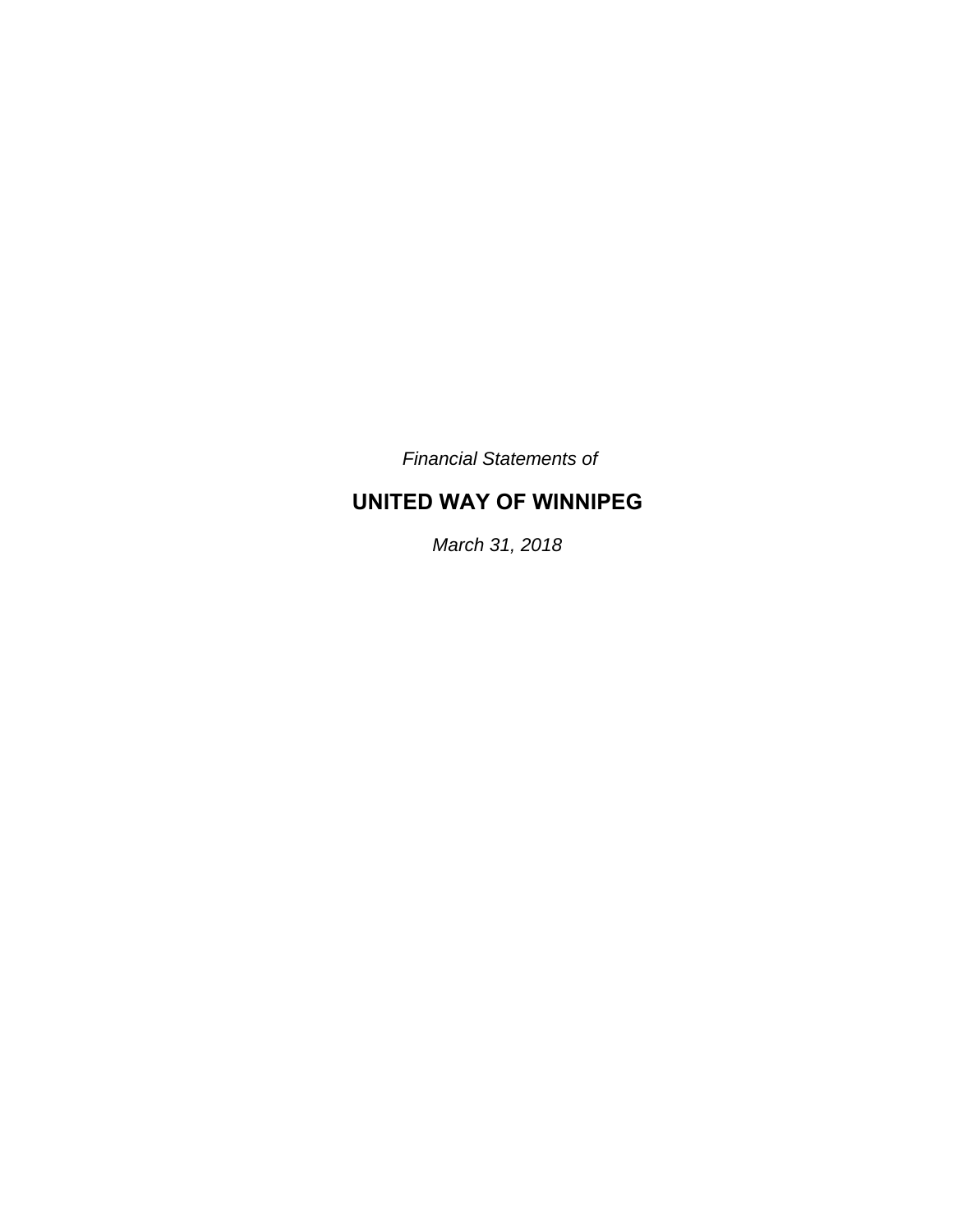# Deloitte.

Deloitte LLP 360 Main Street Suite 2300 Winnipeg MB R3C 3Z3 Canada

Tel: 204-942-0051 Fax: 204-947-9390 www.deloitte.ca

# **INDEPENDENT AUDITOR'S REPORT**

To the Members, United Way of Winnipeg

We have audited the accompanying financial statements of United Way of Winnipeg, which comprise the statement of financial position as at March 31, 2018 and the statement of community and operating activities, statement of changes in fund balances and statement of cash flows for the year then ended and the notes to the financial statements.

#### *Management's responsibility for the financial statements*

Management is responsible for the preparation and fair presentation of these financial statements in accordance with Canadian accounting standards for not-for-profit organizations, and for such internal control as management determines is necessary to enable the preparation of financial statements that are free from material misstatement, whether due to fraud or error.

#### *Auditor's responsibility*

Our responsibility is to express an opinion on these financial statements based on our audit. We conducted our audit in accordance with Canadian generally accepted auditing standards. Those standards require that we comply with ethical requirements and plan and perform the audit to obtain reasonable assurance about whether the financial statements are free from material misstatement.

An audit involves performing procedures to obtain audit evidence about the amounts and disclosures in the financial statements. The procedures selected depend on the auditor's judgment, including the assessment of the risks of material misstatement of the financial statements, whether due to fraud or error. In making those risk assessments, the auditor considers internal control relevant to the entity's preparation and fair presentation of the financial statements in order to design audit procedures that are appropriate in the circumstances, but not for the purpose of expressing an opinion on the effectiveness of the entity's internal control. An audit also includes evaluating the appropriateness of accounting policies used and the reasonableness of accounting estimates made by management, as well as evaluating the overall presentation of the financial statements.

We believe that the audit evidence we have obtained in our audit is sufficient and appropriate to provide a basis for our audit opinion.

#### *Opinion*

In our opinion, the financial statements present fairly, in all material respects, the financial position of United Way of Winnipeg as at March 31, 2018 and the results of its operations and its cash flows for the year then ended in accordance with Canadian accounting standards for not-for-profit organizations.

Chartered Professional Accountants

May 28, 2018 Winnipeg, Manitoba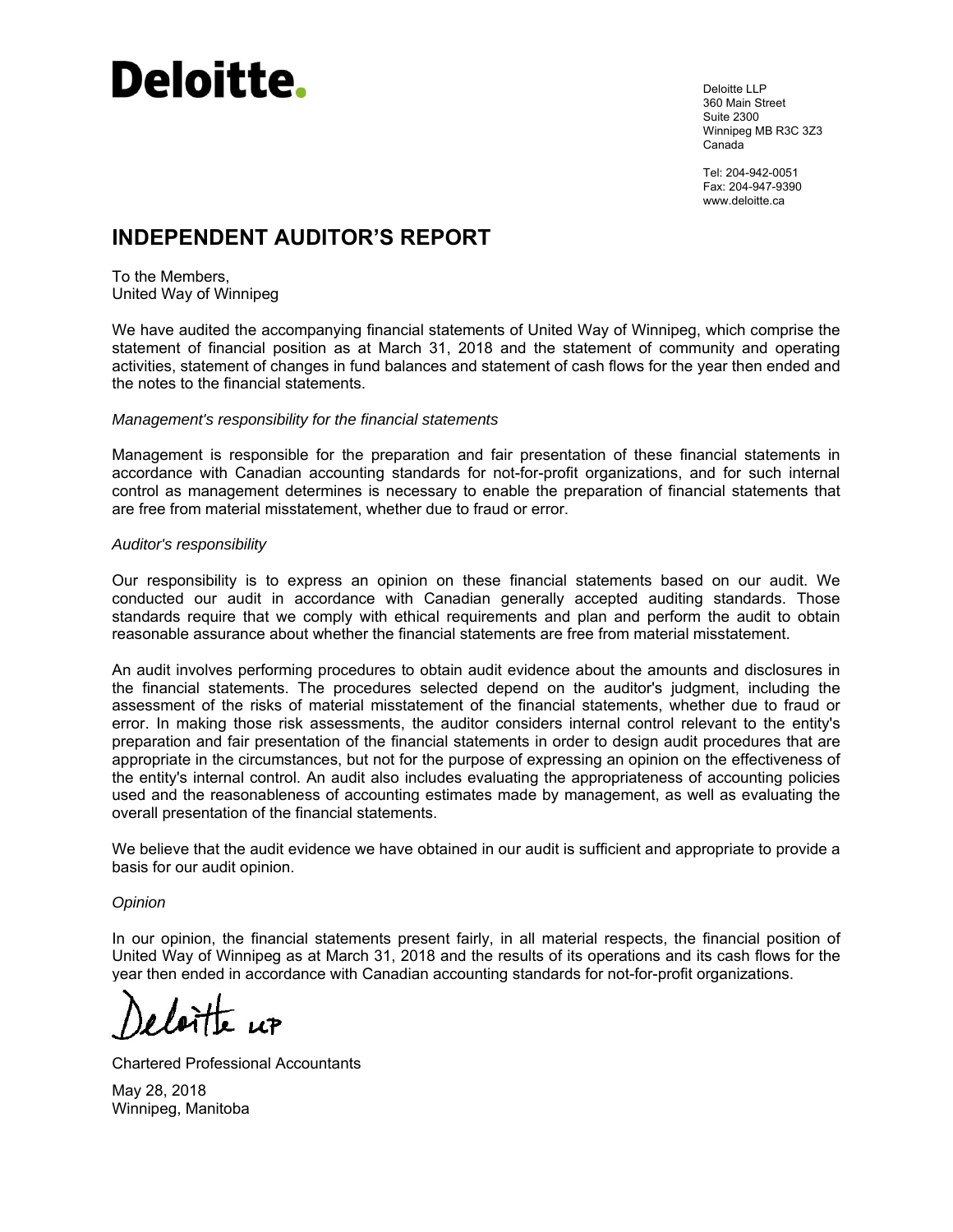# **TABLE OF CONTENTS**

| <b>Statement of Financial Position</b>                 | 1      |
|--------------------------------------------------------|--------|
| <b>Statement of Community and Operating Activities</b> |        |
| for the year ended March 31, 2018                      | 2      |
| <b>Statement of Community and Operating Activities</b> |        |
| for the year ended March 31, 2017                      | 3      |
| <b>Statement of Changes in Fund Balances</b>           | 4      |
| <b>Statement of Cash Flows</b>                         | 5      |
| Notes to the Financial Statements                      | 6 - 16 |

Page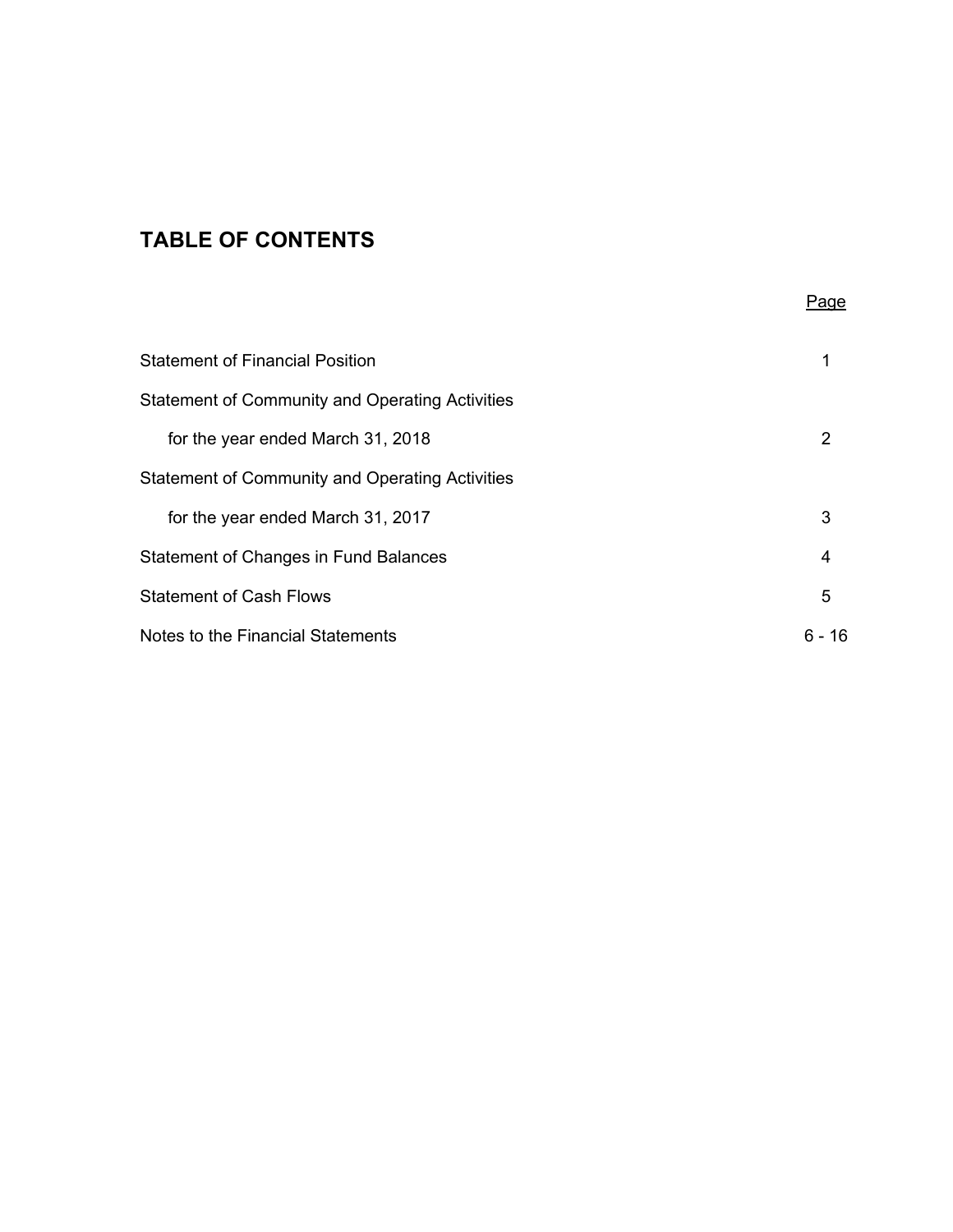|                                                   | 2018                      | 2017                      |
|---------------------------------------------------|---------------------------|---------------------------|
| <b>ASSETS</b>                                     |                           |                           |
| CASH AND INVESTMENTS (Note 4)                     | \$36,848,061              | \$33,826,548              |
| PLEDGES RECEIVABLE (Note 5)                       | 10,923,013                | 12,481,230                |
| CAPITAL ASSETS (Note 6)                           | 8,510,544<br>\$56,281,618 | 8,743,801<br>\$55,051,579 |
|                                                   |                           |                           |
| <b>LIABILITIES</b>                                |                           |                           |
| ACCOUNTS PAYABLE AND ACCRUED LIABILITIES (Note 7) | 1,415,834<br>\$           | \$<br>1,583,862           |
| MORTGAGE PAYABLE (Note 8)                         | 1,028,580                 | 1,289,024                 |
| DEFERRED CONTRIBUTIONS (Note 9)                   | 4,675,200                 | 3,533,512                 |
| <b>OTHER LIABILITIES (Note 10)</b>                | 1,498,824                 | 1,402,906                 |
|                                                   | 8,618,438                 | 7,809,304                 |
| <b>FUND BALANCES</b> (Note 3)                     |                           |                           |
| <b>COMMUNITY FUND</b>                             | 20,919,620                | 20,957,714                |
| <b>OPERATING FUND</b>                             | 355,023                   | 438,468                   |
| <b>CAPITAL ASSETS FUND</b>                        | 6,662,314                 | 6,890,785                 |
| <b>TOMORROW FUND</b>                              | 14,545,900                | 13,500,382                |
| <b>STABILIZATION FUND</b>                         | 4,982,718                 | 5,264,926                 |
| <b>BUILDING FUND</b>                              | 197,605                   | 190,000                   |
|                                                   | 47,663,180                | 47,242,275                |
|                                                   | \$56,281,618              | \$55,051,579              |

APPROVED ON BEHALF OF THE BOARD OF TRUSTEES

Vaen

. . . . . . . . . . . . . . . . . . . . . . . . . . . . . . . . . . .

Marilyn McLaren, Chairperson

. . . . . . . . . . . . . . . . . . . . . . . . . . . . . . . . . . .

Ainsley Donald, Treasurer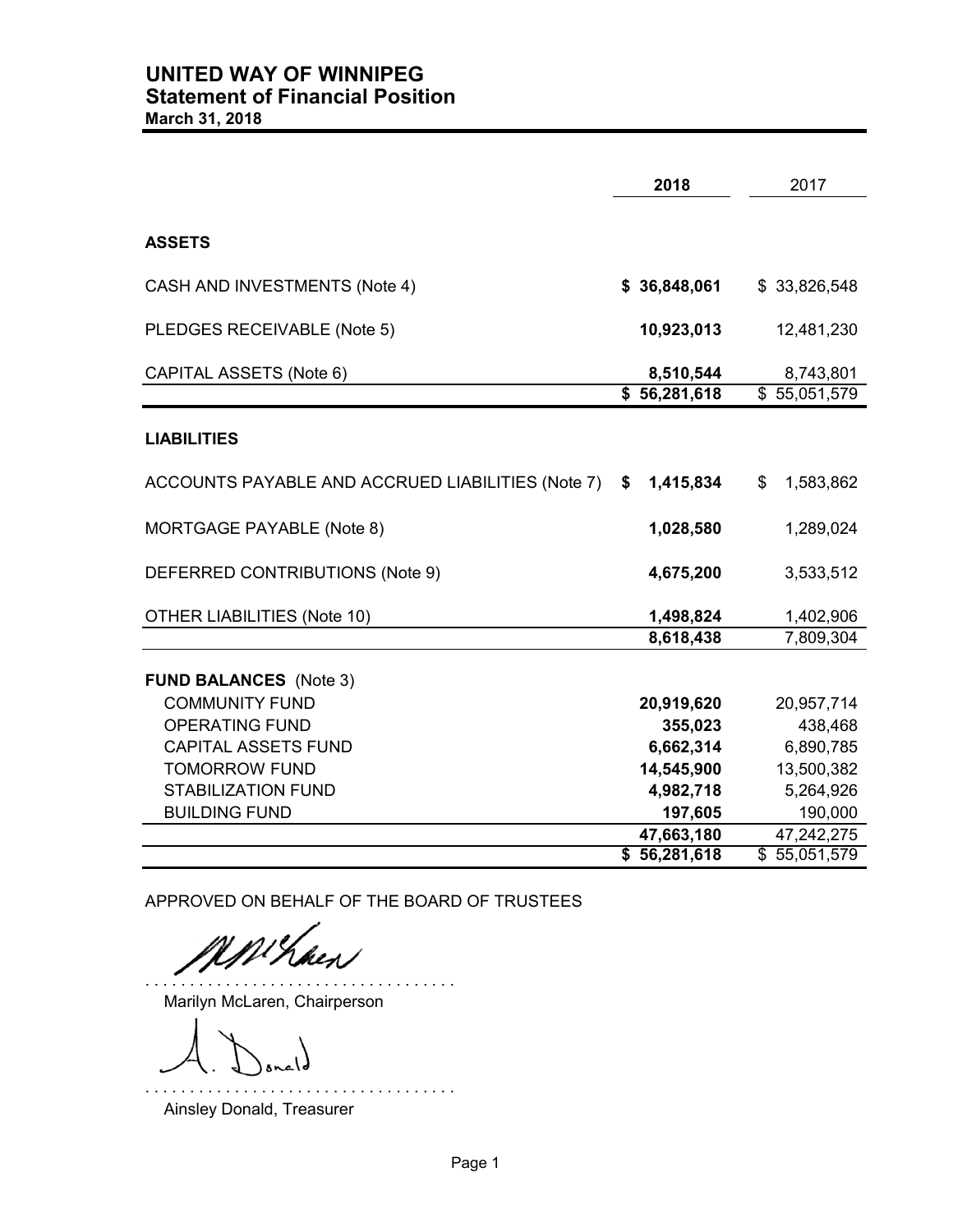# **UNITED WAY OF WINNIPEGStatement of Community and Operating Activities**

**Year Ended March 31, 2018**

|                                                                                                                                                                                                                                                                                                                                                                                                                                                                                 |                                                                                                             |                        |                               |    |                               | 2018             |   |                       |                         |                |                                                                                                                                                  |
|---------------------------------------------------------------------------------------------------------------------------------------------------------------------------------------------------------------------------------------------------------------------------------------------------------------------------------------------------------------------------------------------------------------------------------------------------------------------------------|-------------------------------------------------------------------------------------------------------------|------------------------|-------------------------------|----|-------------------------------|------------------|---|-----------------------|-------------------------|----------------|--------------------------------------------------------------------------------------------------------------------------------------------------|
|                                                                                                                                                                                                                                                                                                                                                                                                                                                                                 | Community<br>Fund                                                                                           | Operating<br>Fund      |                               |    | <b>Capital Assets</b><br>Fund | Tomorrow<br>Fund |   | Stabilization<br>Fund | <b>Building</b><br>Fund |                | Total                                                                                                                                            |
| <b>REVENUE</b><br>Net campaign contributions:<br>Donations<br>For Every Family - Vision Philanthropy (Note 14)<br>Donor directed<br>Donor directed fees<br>(Deficiency) recoveries from the campaigns of prior years<br>Legacy giving<br>Government Grants (Note 15)<br>Sponsorships, grants and other income<br>Funding partners and special initiatives<br>50th Anniversary - Crowd Funding<br>The Winnipeg Boldness Project revenue (Note 13)<br>Investment income (Note 2b) | \$<br>19.253.007<br>1.888.607<br>1,108,171<br>(101, 212)<br>50,000<br>405,311<br>26,826<br>1,575<br>685,396 | 4,436,836<br>356,279   | 15,980                        |    |                               | 816,366          |   | 1,623,406             |                         |                | \$<br>19.253.007<br>1.888.607<br>1,108,171<br>15,980<br>(101, 212)<br>816,366<br>4,486,836<br>761,590<br>26,826<br>1,575<br>685,396<br>1,623,406 |
|                                                                                                                                                                                                                                                                                                                                                                                                                                                                                 | 23,317,681                                                                                                  | 4,809,095              |                               |    | $\blacksquare$                | 816,366          |   | 1,623,406             |                         | $\sim$         | 30,566,548                                                                                                                                       |
| <b>COMMUNITY INVESTMENT</b><br>Funding to agencies<br>For Every Family - Vision Philanthropy (Note 14)<br>Donor directed<br>Programs and activities<br>The Winnipeg Boldness Project expenses (Note 13)<br>50th Anniversary - Crowd Funding Expense<br>Management and administration<br>United Way of Canada                                                                                                                                                                    | 17.387.838<br>1,888,607<br>1,108,171<br>3,194,701<br>685,396<br>1,538<br>24,266,251                         |                        | 540,443<br>235,724<br>776,167 |    | $\sim$                        | ٠                |   | $\sim$                |                         | $\sim$         | 17.387.838<br>1,888,607<br>1,108,171<br>3,194,701<br>685,396<br>1,538<br>540,443<br>235,724<br>25,042,418                                        |
| <b>OPERATIONS</b><br>Resource development<br>Organizational development initiatives<br>Amortization of capital assets                                                                                                                                                                                                                                                                                                                                                           | $\blacksquare$                                                                                              | 4,597,230<br>4,637,911 | 40,681                        |    | 427,239<br>427,239            | $\sim$           |   | $\sim$                |                         | $\sim$         | 4,597,230<br>40,681<br>427,239<br>5,065,150                                                                                                      |
| <b>One-Time Special Initiatives</b>                                                                                                                                                                                                                                                                                                                                                                                                                                             | $\blacksquare$                                                                                              |                        | 38,075                        |    | $\sim$                        | ٠                |   | $\blacksquare$        |                         | $\sim$         | 38,075                                                                                                                                           |
| <b>Total Expenditures</b>                                                                                                                                                                                                                                                                                                                                                                                                                                                       | 24,266,251                                                                                                  | 5,452,153              |                               |    | 427,239                       | $\blacksquare$   |   | ÷.                    |                         | $\blacksquare$ | 30,145,643                                                                                                                                       |
| Excess (deficiency) of revenue over expenditures                                                                                                                                                                                                                                                                                                                                                                                                                                | \$<br>(948, 570)                                                                                            | (643, 058)             |                               | S. | (427, 239)                    | \$<br>816,366    | S | 1,623,406             |                         | $\sim$         | \$<br>420,905                                                                                                                                    |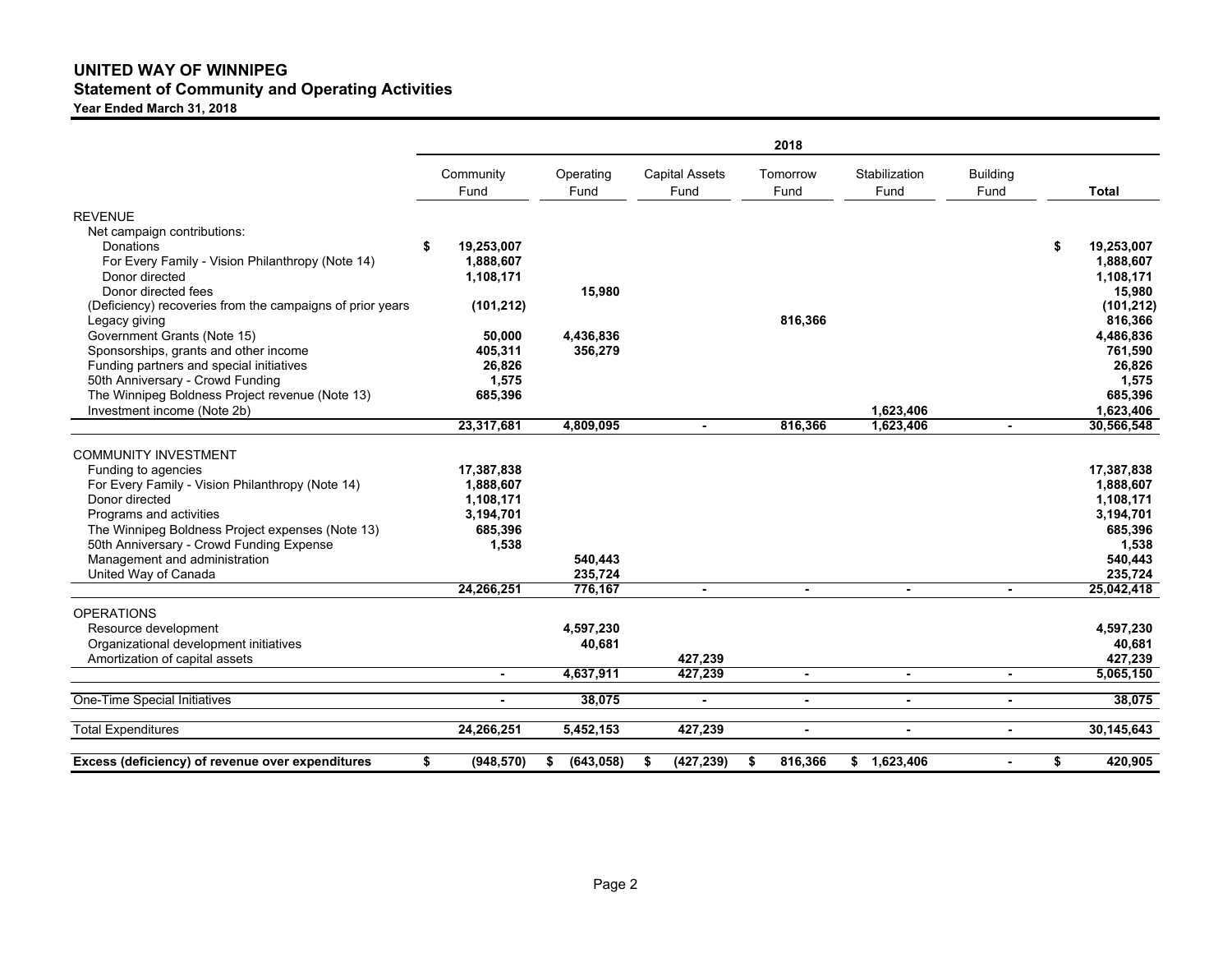# **UNITED WAY OF WINNIPEG Statement of Community and Operating Activities**

**Year Ended March 31, 2017**

|                                                  |                   |                   |                               | 2017             |                       |                         |                  |
|--------------------------------------------------|-------------------|-------------------|-------------------------------|------------------|-----------------------|-------------------------|------------------|
|                                                  | Community<br>Fund | Operating<br>Fund | <b>Capital Assets</b><br>Fund | Tomorrow<br>Fund | Stabilization<br>Fund | <b>Building</b><br>Fund | Total            |
| <b>REVENUE</b>                                   |                   |                   |                               |                  |                       |                         |                  |
| Net campaign contributions:                      |                   |                   |                               |                  |                       |                         |                  |
| Donations                                        | \$<br>19,337,897  |                   |                               |                  |                       |                         | \$<br>19,337,897 |
| For Every Family - Vision Philanthropy (Note 14) | 63,594            |                   |                               |                  |                       |                         | 63,594           |
| Donor directed                                   | 1,048,190         |                   |                               |                  |                       |                         | 1,048,190        |
| Donor directed fees                              |                   | 28,741            |                               |                  |                       |                         | 28,741           |
| Recoveries from the campaigns of prior years     | 186,695           |                   |                               |                  |                       |                         | 186,695          |
| Legacy giving                                    |                   |                   |                               | 453,286          |                       |                         | 453,286          |
| Government Grants (Note 15)                      | 80,000            | 4,436,603         |                               |                  |                       |                         | 4,516,603        |
| Sponsorships, grants and other income            | 638,935           | 381,694           |                               |                  |                       |                         | 1,020,629        |
| Funding partners and special initiatives         | 7,000             |                   |                               |                  |                       |                         | 7,000            |
| 50th Anniversary - Crowd Funding                 | 1,603             |                   |                               |                  |                       |                         | 1,603            |
| The Winnipeg Boldness Project revenue (Note 13)  | 766,208           |                   |                               |                  |                       |                         | 766,208          |
| Investment income (Note 2b)                      |                   |                   |                               |                  | 2.640.078             |                         | 2,640,078        |
|                                                  | 22, 130, 122      | 4,847,038         | $\sim$                        | 453,286          | 2,640,078             | $\blacksquare$          | 30,070,524       |
|                                                  |                   |                   |                               |                  |                       |                         |                  |
| <b>COMMUNITY INVESTMENT</b>                      |                   |                   |                               |                  |                       |                         |                  |
| Funding to agencies                              | 17.285.381        |                   |                               |                  |                       |                         | 17.285.381       |
| For Every Family - Vision Philanthropy (Note 14) | 63,594            |                   |                               |                  |                       |                         | 63,594           |
| Donor directed                                   | 1,048,190         |                   |                               |                  |                       |                         | 1,048,190        |
| Programs and activities                          | 3,347,527         |                   |                               |                  |                       |                         | 3,347,527        |
| The Winnipeg Boldness Project expenses (Note 13) | 766,208           |                   |                               |                  |                       |                         | 766,208          |
| 50th Anniversary - Crowd Funding Expense         | 1,565             |                   |                               |                  |                       |                         | 1,565            |
| Management and administration                    |                   | 509,338           |                               |                  |                       |                         | 509,338          |
| United Way of Canada                             |                   | 260,258           |                               |                  |                       |                         | 260,258          |
|                                                  | 22,512,465        | 769,596           | $\sim$                        | $\sim$           | $\blacksquare$        | $\blacksquare$          | 23,282,061       |
| <b>OPERATIONS</b>                                |                   |                   |                               |                  |                       |                         |                  |
| Resource development                             |                   | 4,544,164         |                               |                  |                       |                         | 4,544,164        |
| Organizational development initiatives           |                   | 20,603            |                               |                  |                       |                         | 20,603           |
| Amortization of capital assets                   |                   |                   | 408,126                       |                  |                       |                         | 408,126          |
|                                                  | $\sim$            | 4,564,767         | 408,126                       | $\blacksquare$   | $\sim$                | $\sim$                  | 4,972,893        |
| One-Time Special Initiatives                     | $\blacksquare$    | 64,140            | $\sim$                        | $\blacksquare$   | $\blacksquare$        | $\blacksquare$          | 64,140           |
| <b>Total Expenditures</b>                        | 22,512,465        | 5,398,503         | 408,126                       | $\blacksquare$   | $\blacksquare$        | $\blacksquare$          | 28,319,094       |
| Excess (deficiency) of revenue over expenditures | \$<br>(382, 343)  | \$<br>(551, 465)  | \$<br>(408, 126)              | \$<br>453,286    | \$<br>2.640.078       |                         | \$<br>1,751,430  |
|                                                  |                   |                   |                               |                  |                       |                         |                  |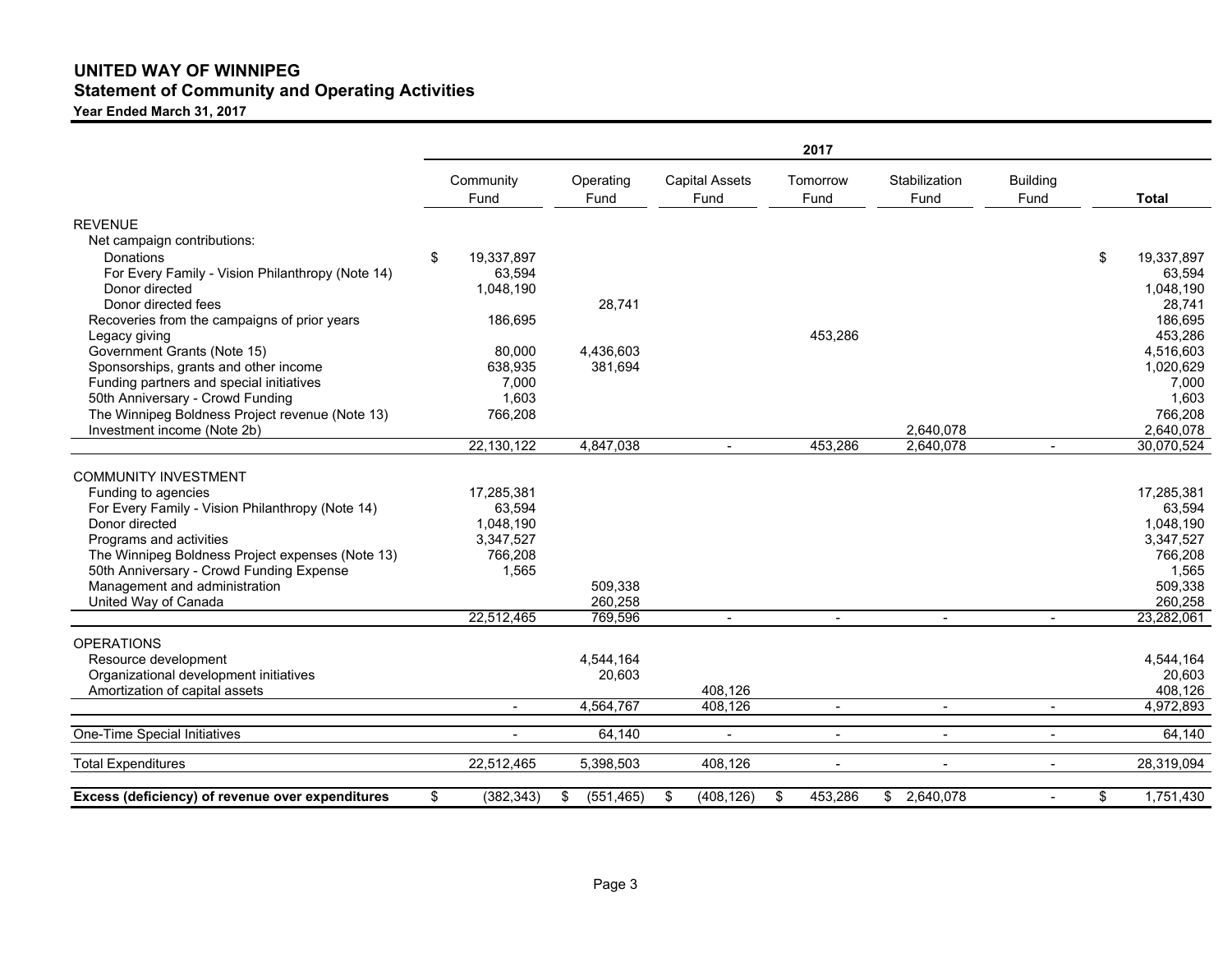# **UNITED WAY OF WINNIPEGStatement of Changes in Fund Balances**

**Year Ended March 31, 2018**

|                                                  |   |                   |                   |    |                               |   | 2018             |                       |                         |            |
|--------------------------------------------------|---|-------------------|-------------------|----|-------------------------------|---|------------------|-----------------------|-------------------------|------------|
|                                                  |   | Community<br>Fund | Operating<br>Fund |    | <b>Capital Assets</b><br>Fund |   | Tomorrow<br>Fund | Stabilization<br>Fund | <b>Building</b><br>Fund | Total      |
| Fund balance, beginning of year                  | S | 20,957,714        | 438,468           | S. | 6,890,785                     | S | 13,500,382       | 5,264,926             | 190,000                 | 47,242,275 |
| Excess (deficiency) of revenue over expenditures |   | (948, 570)        | (643,058)         |    | (427, 239)                    |   | 816,366          | 1,623,406             |                         | 420,905    |
| Fund transfers:                                  |   |                   |                   |    |                               |   |                  |                       |                         |            |
| Allocation of Investment Income                  |   | 395,942           | 569,374           |    |                               |   | 229,152          | (1, 194, 468)         |                         |            |
| Purchase of capital assets                       |   | (41, 716)         | (139,657)         |    | 198,768                       |   |                  |                       | (17, 395)               |            |
| <b>Building Fund</b>                             |   | (5,750)           | (19, 250)         |    |                               |   |                  |                       | 25,000                  |            |
| <b>Business Development</b>                      |   |                   | 67,230            |    |                               |   |                  | (67, 230)             |                         |            |
| <b>CRM Project</b>                               |   |                   | 43,842            |    |                               |   |                  | (43, 842)             |                         |            |
| <b>Family Resource Centres</b>                   |   |                   | 31,508            |    |                               |   |                  | (31, 508)             |                         |            |
| Leadership Development                           |   |                   | 6,566             |    |                               |   |                  | (6, 566)              |                         |            |
| <b>Community Fund</b>                            |   | 562,000           |                   |    |                               |   |                  | (562,000)             |                         |            |
|                                                  |   | 910,476           | 559,613           |    | 198,768                       |   | 229,152          | (1,905,614)           | 7,605                   | ٠          |
| Increase (decrease) in fund balance for the year |   | (38,094)          | (83, 445)         |    | (228, 471)                    |   | 1,045,518        | (282, 208)            | 7,605                   | 420,905    |
| Fund balance, end of year                        |   | 20,919,620        | 355,023           |    | 6,662,314                     |   | 14,545,900       | 4,982,718             | 197,605                 | 47,663,180 |

|                                                  |     |                          |                   |                               | 2017                     |     |                       |                         |    |            |
|--------------------------------------------------|-----|--------------------------|-------------------|-------------------------------|--------------------------|-----|-----------------------|-------------------------|----|------------|
|                                                  |     | Community<br>Fund        | Operating<br>Fund | <b>Capital Assets</b><br>Fund | Tomorrow<br>Fund         |     | Stabilization<br>Fund | <b>Building</b><br>Fund |    | Total      |
| Fund balance, beginning of year                  | S.  | 20,918,180               | \$<br>325,836     | \$<br>7,134,989               | \$<br>12,866,381         | \$. | 4,080,459             | \$<br>165,000           | S. | 45,490,845 |
| Excess (deficiency) of revenue over expenditures |     | (382, 343)               | (551, 465)        | (408, 126)                    | 453,286                  |     | 2,640,078             |                         |    | 1,751,430  |
| Fund transfers:                                  |     |                          |                   |                               |                          |     |                       |                         |    |            |
| Allocation of Investment Income                  |     | 421,877                  | 539,749           |                               | 180,715                  |     | (1, 142, 341)         |                         |    |            |
| Purchase of capital assets                       |     |                          | (163, 922)        | 163,922                       | $\overline{\phantom{a}}$ |     |                       |                         |    |            |
| <b>Building Fund</b>                             |     | $\overline{\phantom{a}}$ | (25,000)          |                               | $\overline{\phantom{a}}$ |     |                       | 25,000                  |    |            |
| <b>CRM Project</b>                               |     |                          | 95,803            |                               | $\overline{\phantom{a}}$ |     | (95, 803)             |                         |    |            |
| <b>Business Development</b>                      |     |                          | 153,327           | Ξ.                            | $\overline{\phantom{a}}$ |     | (153, 327)            |                         |    |            |
| 50th Anniversary                                 |     |                          | 2,462             |                               | $\overline{\phantom{a}}$ |     | (2, 462)              |                         |    |            |
| <b>Family Resource Centres</b>                   |     |                          | 61,678            |                               |                          |     | (61, 678)             |                         |    |            |
|                                                  |     | 421,877                  | 664,097           | 163,922                       | 180,715                  |     | (1,455,611)           | 25,000                  |    |            |
| Increase (decrease) in fund balance for the year |     | 39,534                   | 112,632           | (244, 204)                    | 634,001                  |     | 1,184,467             | 25,000                  |    | 1,751,430  |
| Fund balance, end of year                        | \$. | 20,957,714               | 438,468           | 6,890,785                     | 13,500,382               |     | 5,264,926             | 190,000                 |    | 47,242,275 |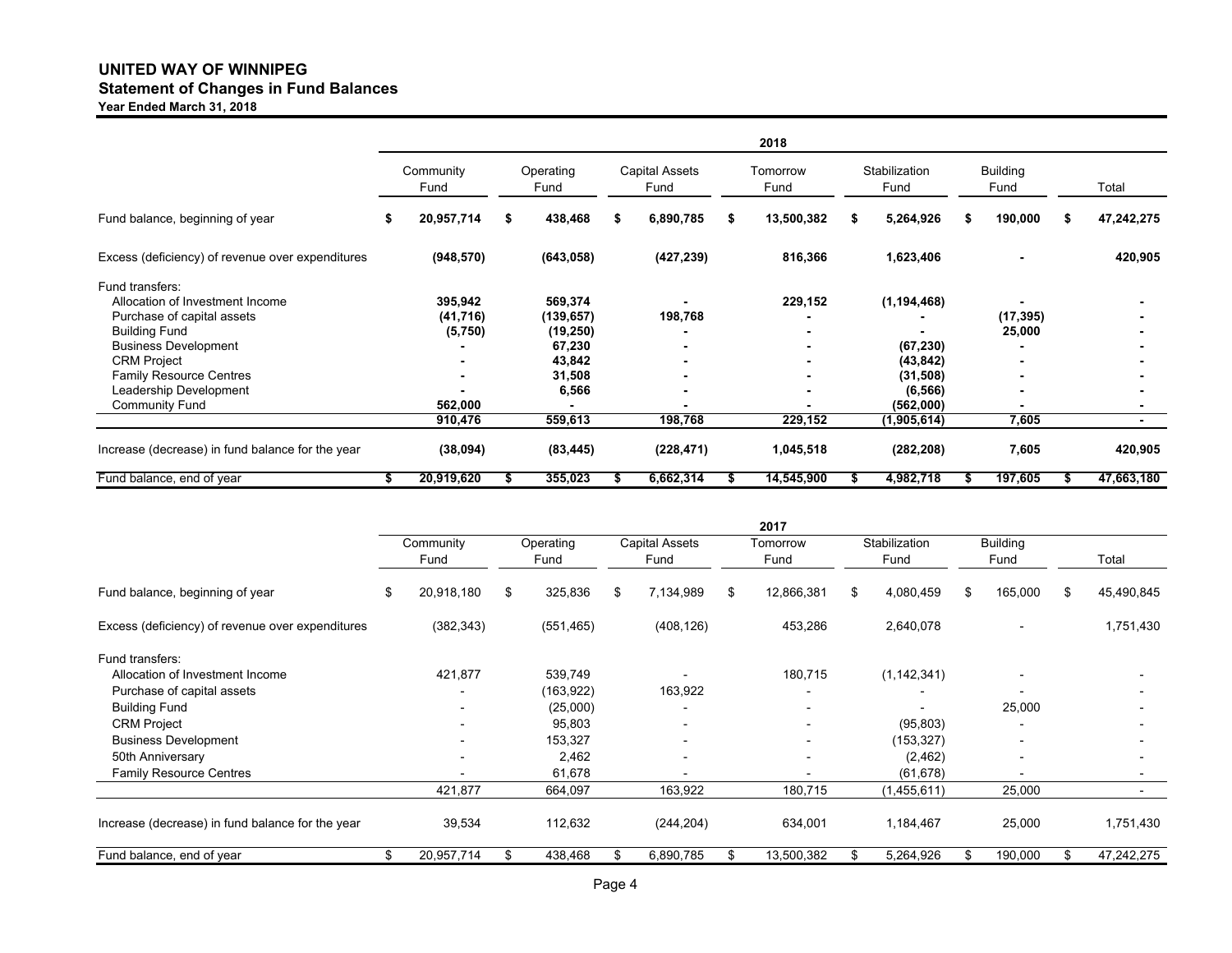# **UNITED WAY OF WINNIPEG**

# **Statement of Cash Flows**

**Year ended March 31, 2018**

|                                              | 2018                                 | 2017                                 |
|----------------------------------------------|--------------------------------------|--------------------------------------|
| Cash flows from operating activities         |                                      |                                      |
| Excess of revenue over expenditures          | \$<br>420,905                        | \$<br>1,751,430                      |
| Items not involving cash                     |                                      |                                      |
| Amortization                                 | 427,239                              | 408,126                              |
| Unrealized gain on investments               | (619, 620)                           | (2,647,532)                          |
| Loss on disposal of capital assets           | 4,787                                |                                      |
| Non-operating Tomorrow Fund contributions    | (816, 366)                           | (453, 286)                           |
| Change in deferred contributions             | 1,141,688                            | 114,301                              |
| Changes in non-cash working capital          | 1,464,198                            | 237,566                              |
|                                              | 2,022,831                            | (589,395)                            |
|                                              |                                      |                                      |
| Cash flows from financing activities         |                                      |                                      |
| <b>Tomorrow Fund contributions received</b>  | 838,274                              | 530,103                              |
| New Building Capital contributions received  |                                      | 40,000                               |
| Repayment of mortgage payable                | (260, 444)                           | (261, 846)                           |
|                                              | 577,830                              | 308,257                              |
| Cash flows from investing activity           |                                      |                                      |
| Capital expenditures, net                    | (198, 768)                           | (163, 922)                           |
|                                              |                                      |                                      |
| Change in cash and cash equivalents          | 2,401,893                            | (445,060)                            |
| Cash and cash equivalents, beginning of year | 5,516,221                            | 5,961,281                            |
| Cash and cash equivalents, end of year       | 7,918,114<br>\$                      | \$5,516,221                          |
| <b>Represented by:</b>                       |                                      |                                      |
| Cash                                         | 7,461,017<br>\$                      | 5,061,784<br>\$.                     |
| Short-term investments                       | 457,097                              | 454,437                              |
|                                              | 7,918,114<br>$\overline{\mathbf{s}}$ | $\overline{\mathbb{S}}$<br>5,516,221 |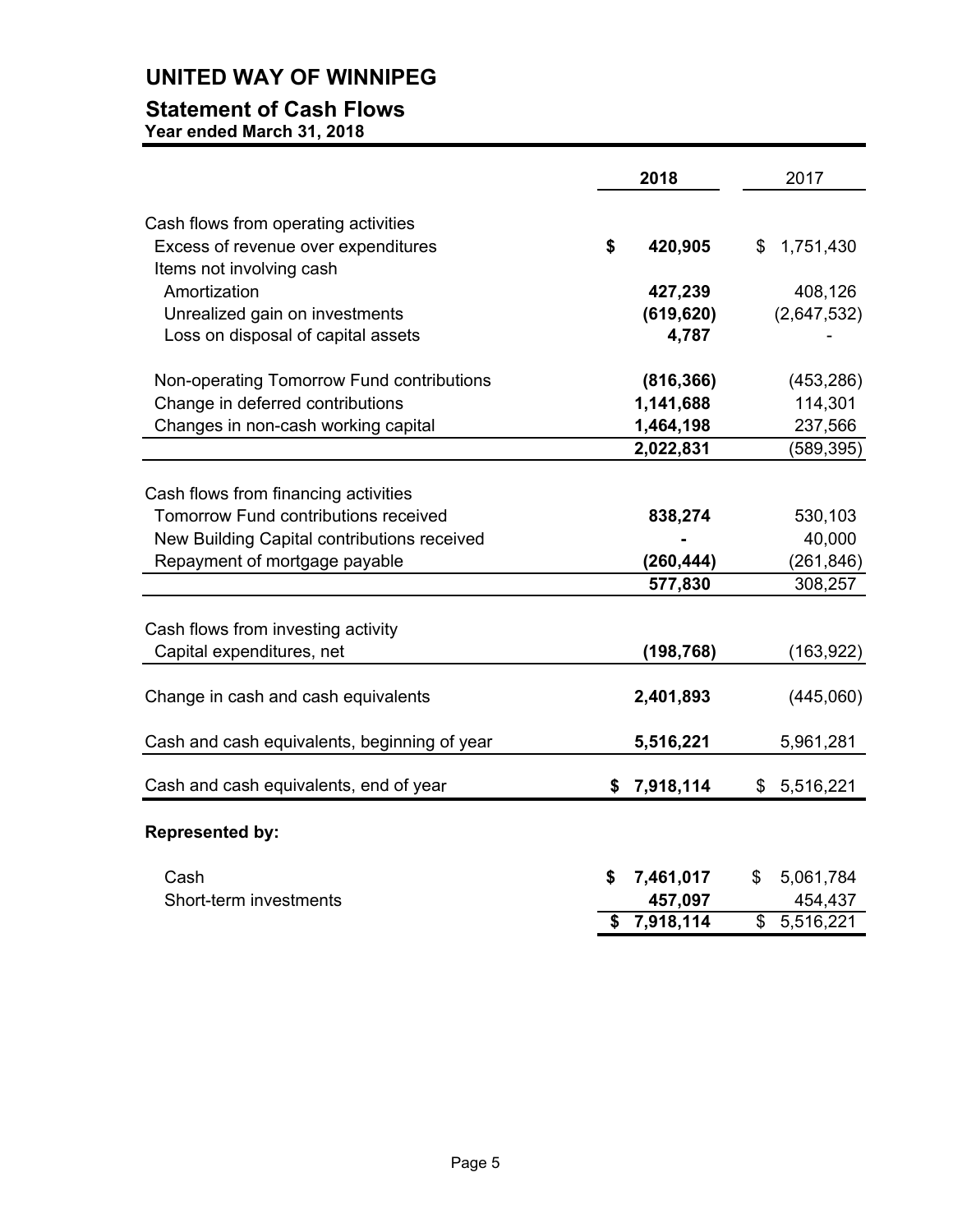## **1. PURPOSE OF THE ORGANIZATION**

United Way of Winnipeg (the "Organization") was incorporated in 1965 in response to the joint efforts of its founders, the Winnipeg Labour Council and the Winnipeg Chamber of Commerce.

United Way of Winnipeg is a non-profit, non-partisan, volunteer driven organization that engages and unites Winnipeggers in a shared effort to improve the quality of life and build a stronger, safer, more caring community for the benefit of everyone living in Winnipeg.

United Way of Winnipeg operates according to the highest standards of conduct consistent with its commitment to voluntarism, integrity, accountability, accessibility, being apolitical and having respect for donors, service providers and the users of service.

# **2. SIGNIFICANT ACCOUNTING POLICIES**

The financial statements have been prepared in accordance with Canadian accounting standards for not-for-profit organizations and reflect the following significant accounting policies:

## *a) Contributed services*

A large number of people have volunteered significant amounts of their time to United Way of Winnipeg and its agencies. No objective basis is available to measure the value of this significant contribution and no amount has been reflected in these financial statements for these services.

#### *b) Revenue recognition*

The Organization follows the restricted fund method in which externally restricted contributions are recognized in the fund corresponding to the purpose for which they were contributed. Other restricted contributions received for funds not presented separately are deferred and recognized as revenue in the Community Fund in the year in which the related restriction is met.

Unrestricted campaign contributions, net of an allowance for uncollectible pledges, are recognized as revenue in the period in which the campaign is held.

Investment income is recorded as revenue of the Stabilization Fund. Investment income comprises interest from cash and cash equivalents, interest from short-term investments, interest from pooled investment funds, realized gains and losses on the sale of investments and unrealized appreciation and depreciation in the fair value of pooled investment funds.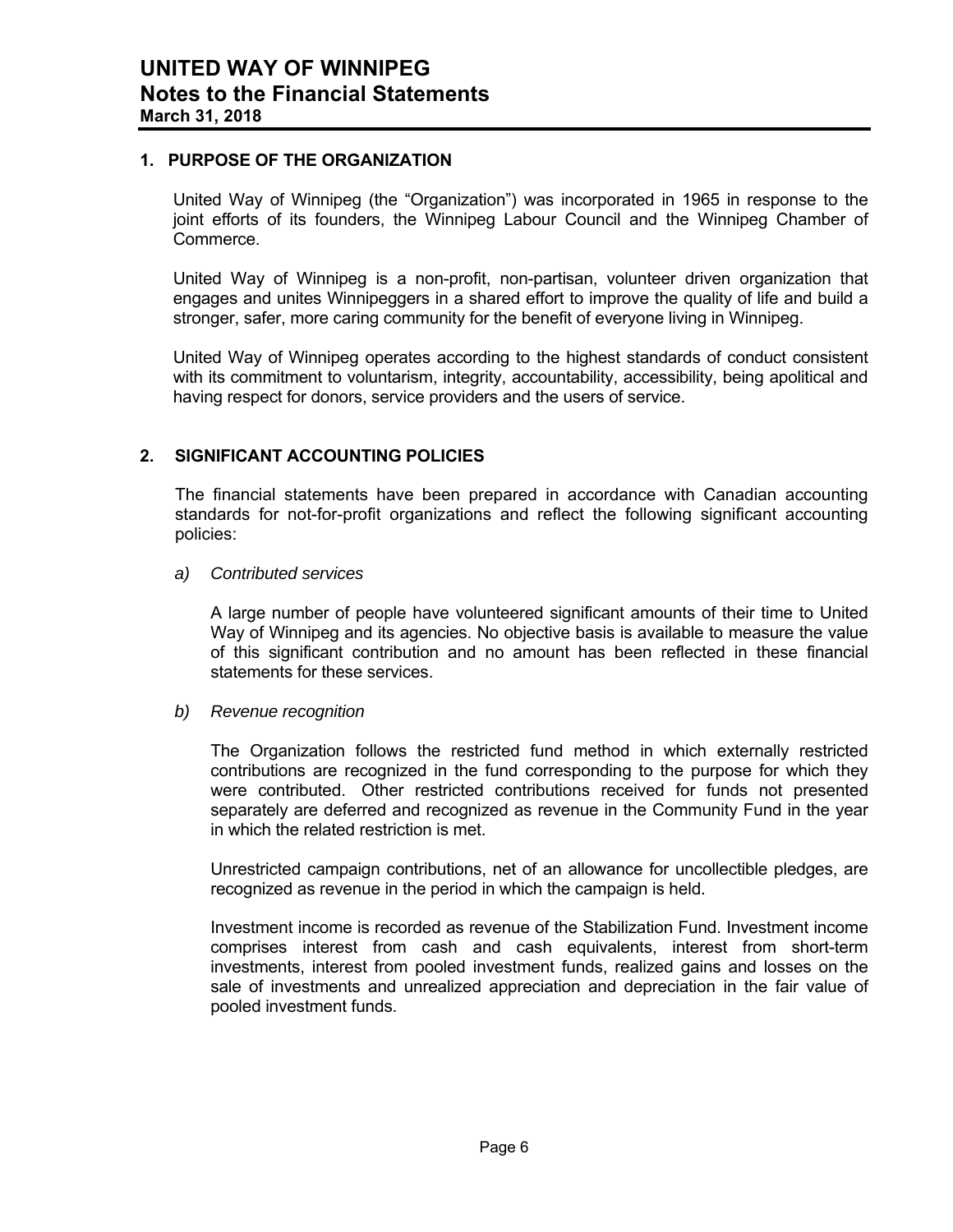# **2. SIGNIFICANT ACCOUNTING POLICIES (continued)**

#### *b) Revenue recognition (continued)*

On an annual basis, in conjunction with its annual budgeting process, the Board of Trustees approves an allocation of non-capitalized investment income from the Stabilization Fund to the Community Fund and Operating Fund. (A portion of the annual investment income equal to the Consumer Price Index is capitalized to the Tomorrow Fund on an annual basis – see Tomorrow Fund (Note 3). In this way, the Board of Trustees approves the use of investment returns to provide a stable flow of resources for community investment and operations.

Other revenues are recognized in the fund corresponding to the purpose for which they were contributed when persuasive evidence of an arrangement exists, the amount is fixed or determinable, and collection is reasonably assured. Where these amounts relate to pledges, the amount recorded is net of an allowance for uncollectible pledges.

United Way of Winnipeg is requested by certain employers and employee groups to act on behalf of their provincial and national campaigns by receiving funds and disbursing them on their behalf to other United Ways. Funds received and disbursed under these centrally coordinated campaigns are not included in the statement of community and operating activities and changes in fund balances. Total funds received and processed on behalf of other United Ways were \$880,017 (2017 - \$1,028,416).

Funds received by United Way of Winnipeg for campaigns centrally coordinated by other United Ways are included in the campaign revenue amount on the statement of community and operating activities and changes in fund balances.

*c) Fundraising Costs* 

Fundraising costs are recognized as an expense in the period in which they are incurred.

Payments to agencies are recognized as expenses following both program and financial approval by the Board of Trustees.

#### *d) Pledges receivable*

Contributions pledged, net of an allowance for uncollectible pledges, are recorded as receivables.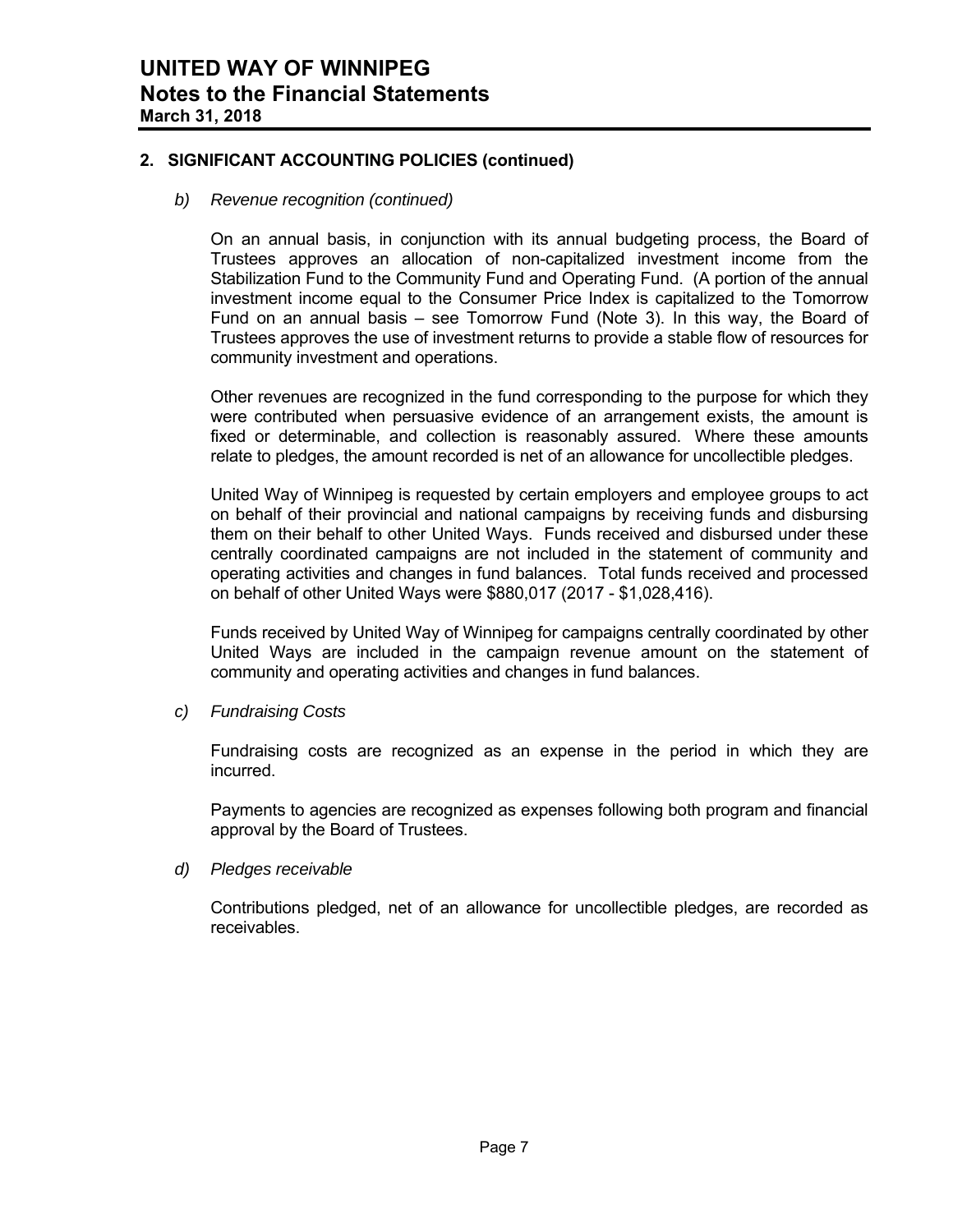# **2. SIGNIFICANT ACCOUNTING POLICIES (continued)**

#### *e) Capital assets*

Purchased capital assets are recorded at cost. Contributed capital assets are recorded at fair value at the date of contribution. Amortization is provided on a straight-line basis using the following rates:

| <b>Furniture and fixtures</b> | 10 years     |
|-------------------------------|--------------|
| Equipment                     | 5 years      |
| Computer equipment            | 4 to 5 years |
| Computer software             | 3 to 4 years |
| Donation software             | 10 years     |
| Telecommunications            | 10 years     |

Costs reflected under the Building category are amortized based on the following components and rates on a straight-line basis:

| <b>Building</b>    | 50 years |
|--------------------|----------|
| Roof               | 25 years |
| <b>HVAC System</b> | 15 years |

#### *f) Use of estimates*

The preparation of financial statements in conformity with Canadian accounting standards for not-for-profit organizations requires management to make estimates and assumptions that affect the reported amounts of assets and liabilities and disclosures of contingent assets and liabilities at the date of the financial statements and the reported amounts of revenue and expenses during the reporting period. The significant estimates include the allowance for doubtful accounts and the useful life of capital assets. Actual results could differ from these estimates.

#### *g) Financial instruments*

The Organization initially measures its financial assets and financial liabilities at fair value. The Organization subsequently measures all its financial assets and financial liabilities at amortized cost, except for investments in marketable securities that are quoted in an active market, which are measured at fair value. Changes in fair value are recognized in the statement of community and operating activities and changes in fund balances.

Financial assets measured at amortized cost include cash and pledges receivable.

Financial liabilities measured at amortized cost include accounts payable and accrued liabilities, mortgage payable, and other liabilities.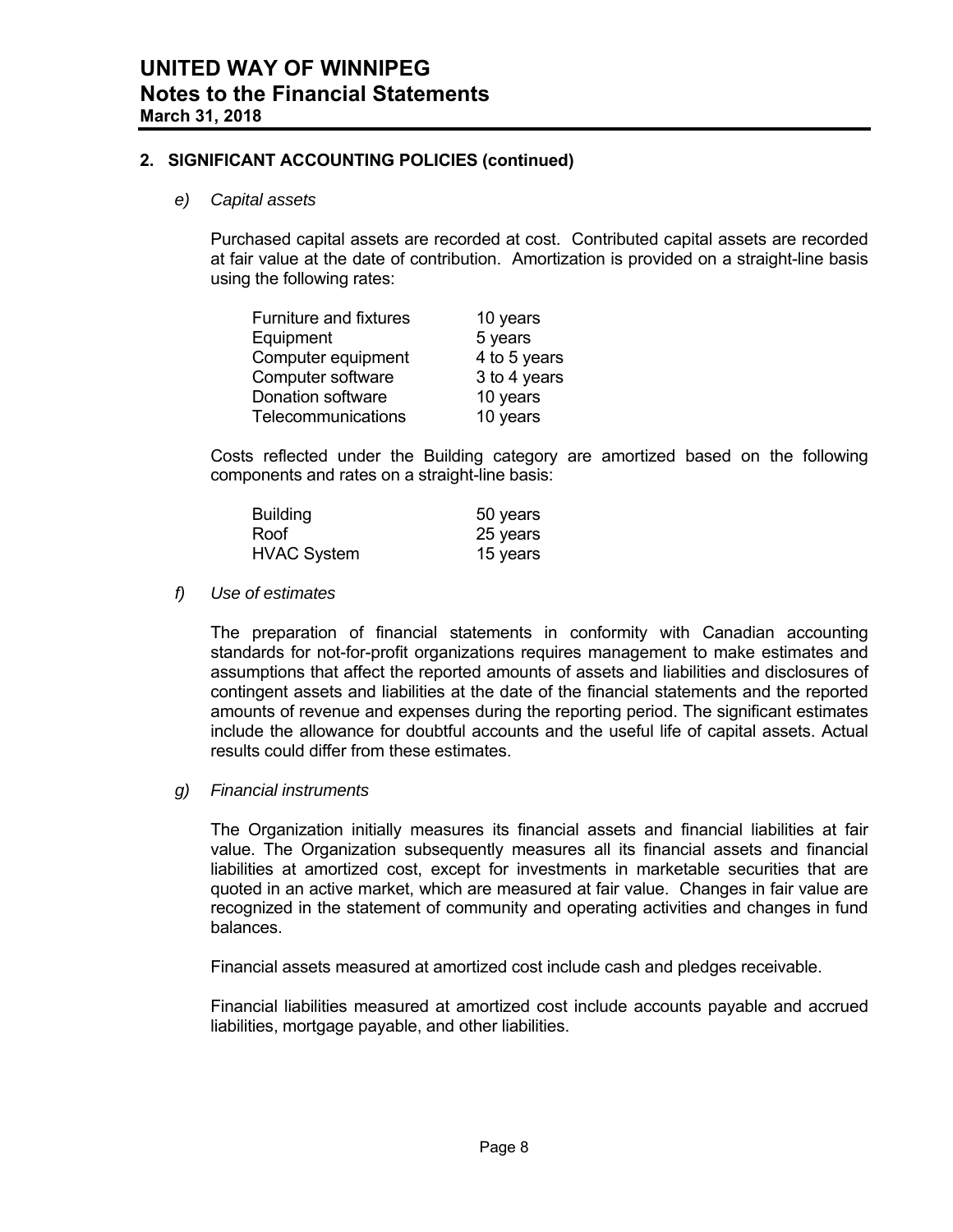# **2. SIGNIFICANT ACCOUNTING POLICIES (continued)**

#### *g) Financial instruments (continued)*

The Organization's financial assets measured at fair value include short-term investments and pooled investment funds. The fair values of these investments are determined by reference to the latest closing market value of each respective fund.

Financial assets are tested for impairment at the end of the reporting period if there are indications that the assets may be impaired.

#### *h) Allocation of expenses*

General management and operations expenses, along with general marketing and communication expenses, are allocated between Resource Development expenses and Community Investment management and administration expenses based on an analysis of time and effort to support these specific areas of the Organization.

## **3. NATURE OF FUND BALANCES**

#### *Community Fund*

 The source of the Community Fund is all resources dedicated or directed to supporting investments in the community including: donations to the annual campaign; program sponsorships; government and non-government grants; gifts-in-kind; and investment income allocated through the annual budgeting process. These resources may contain restrictions imposed by the donor or provider (i.e. allocation to a particular agency or investment in a particular program, initiative or area of service) or they may be unrestricted.

 The purpose of the Community Fund is the investment of unrestricted resources in the community through funding in accordance with partnership agreements and expenditures for community services, programs and/or initiatives which support sustainable community solutions to pressing social issues. Restricted resources will be allocated or expended in accordance with the directions of the donor.

The revenues presented in the 2018 Statement of Community and Operating Activities include the proceeds of the 2017 Annual Campaign. In April of each year, the Organization's Board of Trustees approves the expenditure of these proceeds to support vital community services in Winnipeg. As a result, the associated community investment expense will be recorded in the year that will end on March 31, 2019.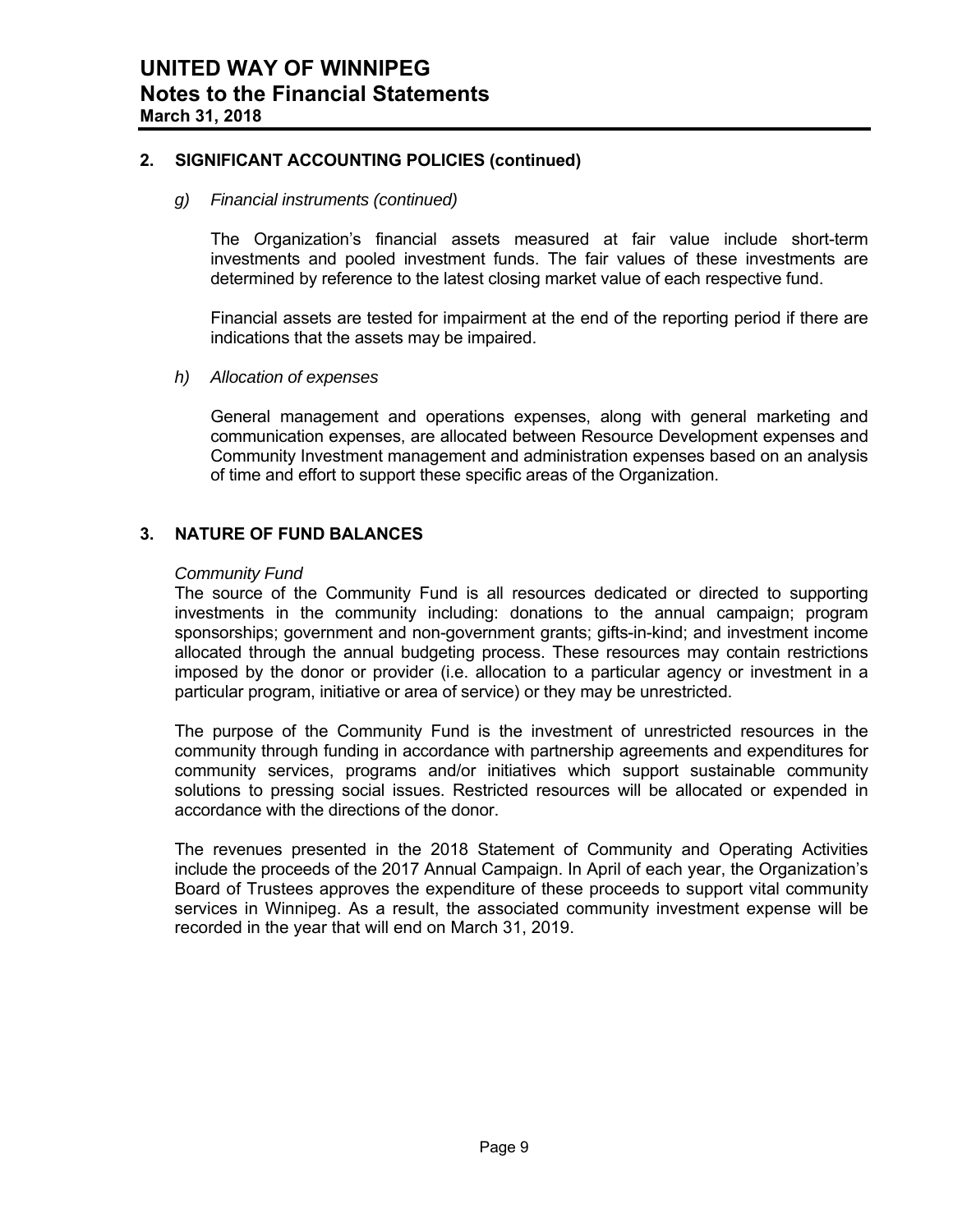# **3. NATURE OF FUND BALANCES (continued)**

#### *Operating Fund*

The source of the Operating Fund is the accumulation of resources dedicated or directed to cover the operating and development costs of United Way of Winnipeg including: Provincial funding; sponsorships; other government and non-government grants; special events; giftsin-kind; and investment income allocated through the annual budgeting process.

The purpose of the Operating Fund is expenditures on: resource development; management and administration; marketing and communication; administration of community investments; research and development and purchase of capital assets for operating purposes.

#### *Capital Assets Fund*

The Capital Assets Fund was established to record the investment in capital assets. The purchase price of operating capital assets is funded through transfers from the Operating and Community Funds. The purchase price of the new building was funded by the Federal and Provincial Government, private capital contributions and the balance being mortgage financed. On an annual basis, amortization expense is charged to the Capital Assets Fund.

#### *Tomorrow Fund*

The source of the Tomorrow Fund is permanent capital gifts made by donors to provide ongoing benefit to the community and a portion of the investment income earned on the fund. These gifts may contain restrictions imposed by the donor (i.e. governing the use of investment income) or they may be unrestricted. Separate capital records are maintained for each capital gift to ensure that the directions of the donor are implemented accurately.

In order to preserve the purchasing power of the Tomorrow Fund, the portion of the annual investment income equal to the Consumer Price Index is capitalized to the Fund on an annual basis.

#### *Stabilization Fund*

The purpose of the Stabilization Fund is to support community service levels and United Way operations in special circumstances and to manage the use of investment income in order to provide a stable flow of resources for community investment and operations. Accordingly, changes in the market value of investment funds are reflected as income or loss from investments in the Stabilization Fund. On an annual basis, the Board of Trustees approves an allocation of investment income from the Stabilization Fund to the Community and Operating Funds. The amount of the allocation is based on the rate of return on investments experienced over the past five years. In addition, in accordance with policy, in any year where returns on investments are higher than the Board of Trustees approved allocation, the excess will serve as an additional increase to the Stabilization Fund.

#### *Building Fund*

The Building Fund was established to allow for funds to be set aside for future, significant repairs, maintenance and replacement costs related to United Way of Winnipeg's building at 580 Main Street.

The source of the Building Fund is annual transfers from the Operating and Community Funds allocated through the annual budgeting process; to cover costs including, but not limited to, roof repairs/replacement, window replacement, HVAC systems etc.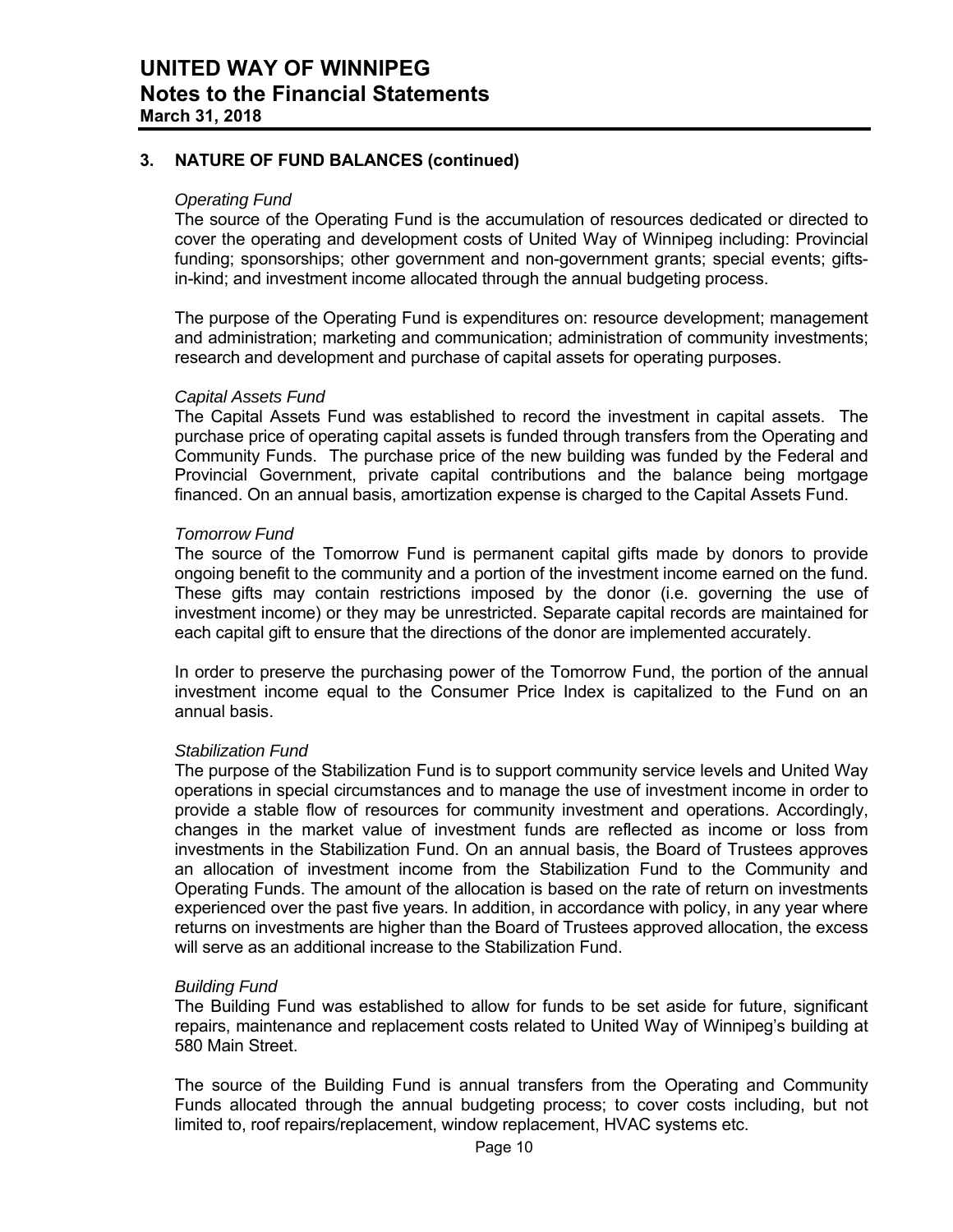# **4. CASH AND INVESTMENTS**

|    |                                          |    | 2018        | 2017            |
|----|------------------------------------------|----|-------------|-----------------|
|    | Cash                                     | \$ | 7,461,017   | 5,061,784<br>\$ |
|    | Short-term investments                   |    | 457,097     | 454,437         |
|    | Pooled investment funds                  |    | 28,929,947  | 28,310,327      |
|    |                                          | \$ | 36,848,061  | \$33,826,548    |
| 5. | <b>PLEDGES RECEIVABLE</b>                |    |             |                 |
|    |                                          |    | 2018        | <u> 2017 </u>   |
|    | Current campaign pledges                 | \$ | 8,525,184   | 8,800,560<br>\$ |
|    | Prior campaign pledges                   |    | 785,383     | 918,256         |
|    | Other pledges                            |    | 135,621     | 178,745         |
|    | Province of Manitoba grants              |    | 1,500,000   | 2,115,050       |
|    | Other miscellaneous receivables          |    | 1,479,386   | 1,968,619       |
|    |                                          |    | 12,425,574  | 13,981,230      |
|    | Less allowance for uncollectible pledges |    | (1,502,561) | (1,500,000)     |
|    |                                          | S. | 10,923,013  | \$12,481,230    |

The gross allowance for uncollectible pledges of \$1,530,000 (2017 - \$1,500,000) is net of write-offs recorded of \$27,439 (2017 - \$nil).

# **6. CAPITAL ASSETS**

|                               |               | 2018          |                | 2017         |
|-------------------------------|---------------|---------------|----------------|--------------|
|                               |               | Accumulated   |                | Accumulated  |
|                               | Cost          | Amortization  | Cost           | Amortization |
| <b>Furniture and fixtures</b> | \$<br>713,377 | \$<br>539,641 | 704,686<br>\$. | \$481,106    |
| Equipment                     | 15,297        | 15,297        | 15,297         | 15,297       |
| Computer equipment            | 1,086,980     | 902,593       | 951,436        | 830,525      |
| Computer software             | 1,291,166     | 1,283,513     | 1,289,176      | 1,278,509    |
| Donation software             | 883,231       | 291,568       | 839,390        | 205,383      |
| Telecommunications            | 94,856        | 71,142        | 94,856         | 61,656       |
| Land                          | 523,283       |               | 523,283        |              |
| <b>Building</b>               | 8,446,960     | 1,440,852     | 8,446,960      | 1,248,807    |
|                               | 13,055,150    | 4,544,606     | 12,865,084     | 4,121,283    |
| Cost less accumulated         |               |               |                |              |
| amortization                  |               | \$8,510,544   | \$8,743,801    |              |

# **7. GOVERNMENT REMITTANCES PAYABLE**

 Included in accounts payable and accrued liabilities at March 31, 2018 is \$47,759 of property taxes owing and payroll remittances (2017 - \$47,524).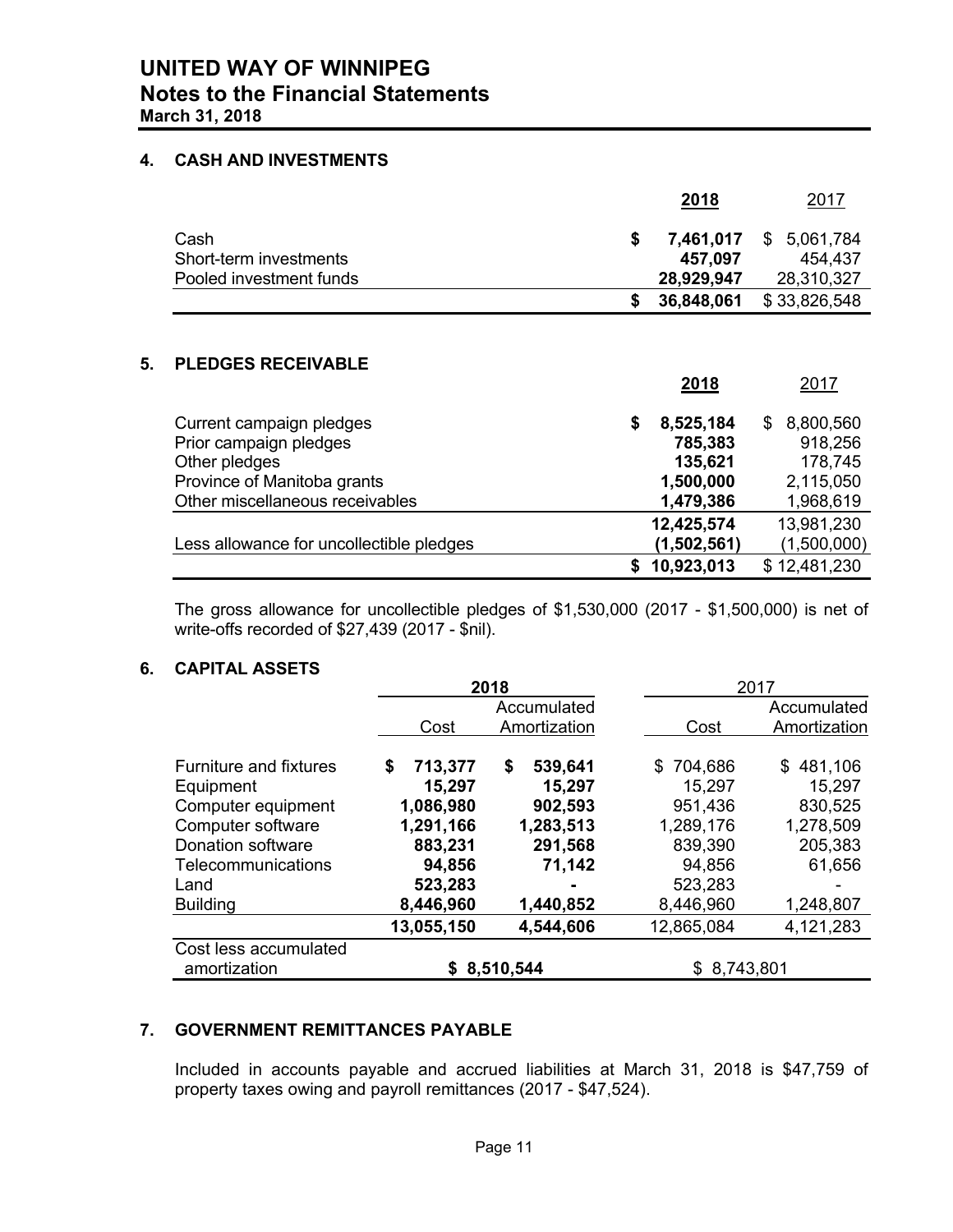# **8. MORTGAGE PAYABLE**

 United Way of Winnipeg has a commercial mortgage loan with Cambrian Credit Union for a 60 month term (maturing June 30, 2021) and an 87 month amortization. The loan bears interest at a fixed rate of 3.70% (2017 – fixed rate of 3.70%).

 Amounts outstanding under the loan are repayable on demand. However, unless and otherwise demanded, blended monthly principal and interest payments of \$18,765 are required on the  $1<sup>st</sup>$  of every month. No donor dollars from the annual campaign are used towards the financing costs of the mortgage.

 The loan is secured by a first fixed charge over the commercial property located at 580 Main Street and a general security agreement providing a first floating charge over United Way of Winnipeg's assets related specifically to this project.

 The construction of the commercial property located at 580 Main Street was financed by way of:

- $\bullet$  A commercial loan, which as at March 31, 2018 is \$1,028,580;
- Government contributions of \$5,389,958 from Canada Manitoba Infrastructure; and
- \$1,810,000 of capital campaign donation pledges.

As at March 31, 2018, there is approximately \$nil (2017 - \$40,000) in outstanding capital campaign monies to be applied against the mortgage, all related to pledge receivables.

# **9. DEFERRED CONTRIBUTIONS**

Deferred contributions reflect externally restricted contributions that include donor directed donations to specific registered charities, grants for specific purposes from private donors, and unspent funding received for the Winnipeg Boldness Project of \$419,517 (2017 - \$629,187). Deferred contributions also includes, deferred revenue related to the For Every Family (FEF) Initiative of \$3,472,799 (2017 - \$2,043,906) (see Note 14).

# **10. OTHER LIABILITIES**

Other liabilities include funds payable to other United Ways of \$994,458 (2017 - \$1,031,643).

#### **11. FINANCIAL INSTRUMENTS**

United Way of Winnipeg actively manages the risks that arise from its use of financial instruments by adhering to its Board approved Asset Investment, Management and Governance Policy. This policy outlines the objectives, parameters and constraints of United Way's investing activities and prescribes limits around the quality and concentration of investments held by United Way. United Way's investment manager is responsible for recommending a proposed asset mix within the targets set for each asset class in the Investment Policy.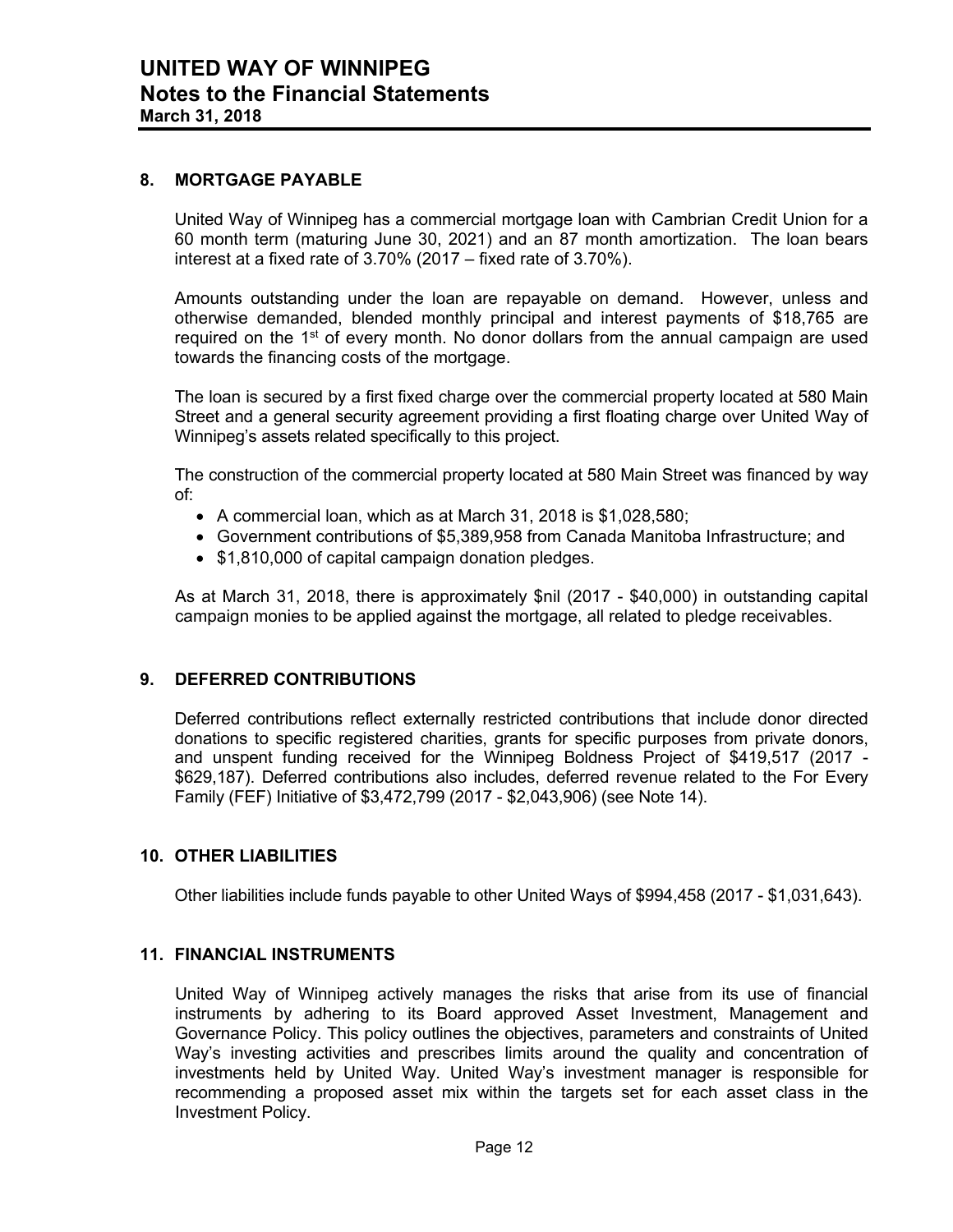## **11. FINANCIAL INSTRUMENTS (continued)**

#### *a) Credit risk*

Credit risk exists where a significant portion of the portfolio is invested in securities which have similar characteristics or which are expected to follow similar variations relating to economic or political conditions. The risk of excess concentration is mitigated by an investment policy established by the Board of Trustees, which sets out various investment thresholds. The portfolio, which is managed by an external investment manager, includes the following concentrations:

#### **Pooled Investment Funds**

| <b>Corporate/Government Bond Funds</b> | 11.0%  | 3,183,165  |
|----------------------------------------|--------|------------|
| <b>Canadian Equity Funds</b>           | 24.4%  | 7,060,277  |
| <b>Canadian Real Estate Funds</b>      | 15.3%  | 4,419,094  |
| Mortgage Funds                         | 22.0%  | 6,377,414  |
| U.S. Equity Funds                      | 8.1%   | 2,361,617  |
| U.S. Dividends                         | 5.0%   | 1,443,547  |
| <b>International Equity Funds</b>      | 10.0%  | 2,882,386  |
| <b>Emerging Markets Fund</b>           | 4.2%   | 1,202,447  |
|                                        | 100.0% | 28,929,947 |

#### *b) Market risk*

Market risk is the potential for financial loss to United Way from changes in the values of its financial instruments due to changes in interest rates, currency exchange rates or equity prices. United Way's investments are subject to normal market fluctuations and to the risk inherent in investment in capital markets.

#### Interest rate risk

Interest rate risk is the risk that the fair value or future cash flows from a financial instrument will fluctuate because of changes in interest rates. United Way is exposed to this risk through its investments and long-term liabilities (mortgage). United Way manages this risk by holding a diversified investment portfolio and using a professional investment advisor, as well as regular monitoring of its mortgage and interest rates. This resulted in United Way locking its mortgage in for a 5-year fixed term during 2016-2017.

#### Foreign currency risk

Foreign currency exposure arises from the Organization's holdings of foreign securities. The amount of foreign securities held at March 31, 2018 is set out in Note 11 (a). The objective of United Way's investment policy is to manage currency risk by maintaining a diversified portfolio. The Organization does not engage in hedging transactions to reduce its exposure to foreign currency fluctuations.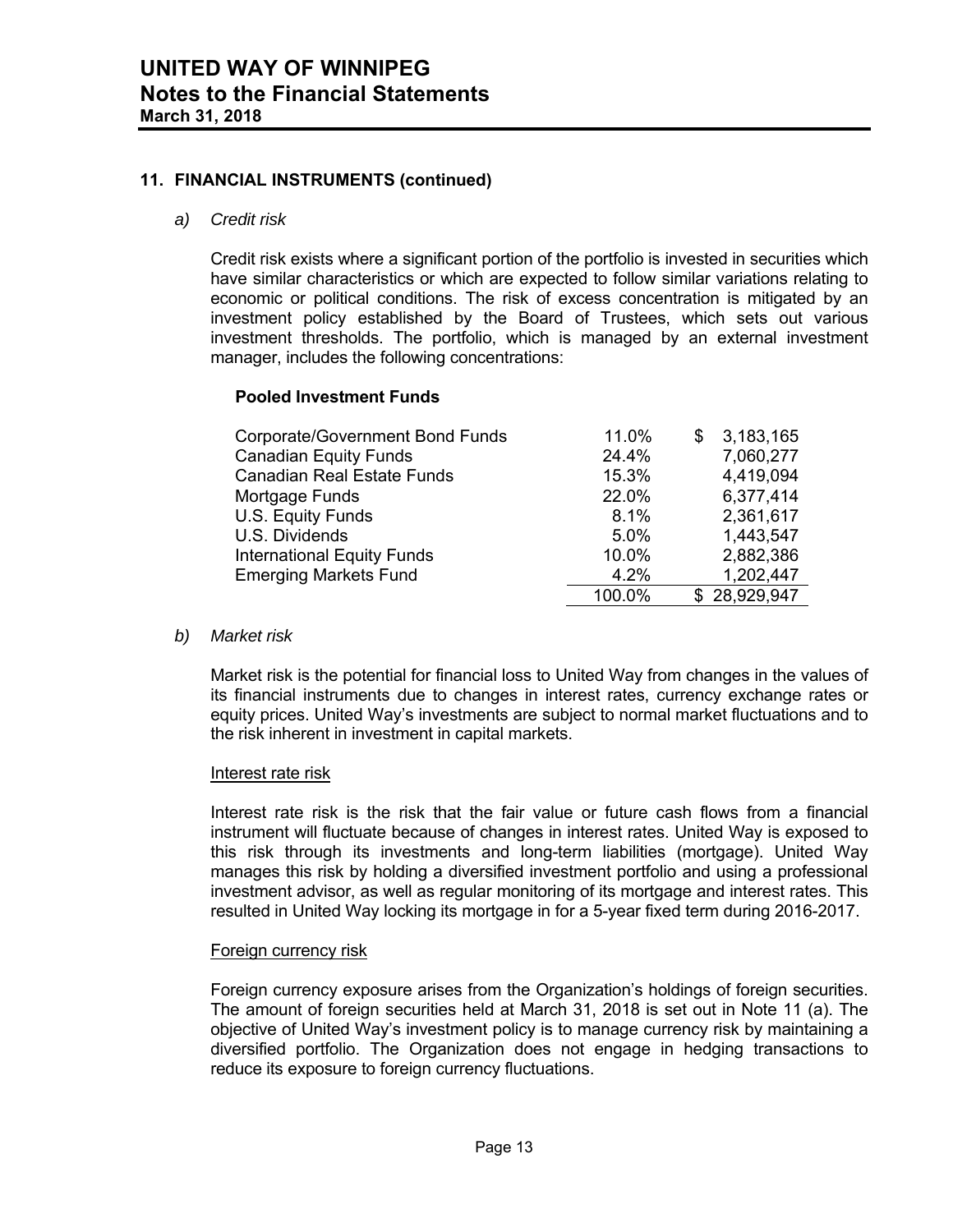# **11. FINANCIAL INSTRUMENTS (continued)**

*b) Market risk (continued)* 

#### Equity price risk

Equity price risk is the risk that the value of United Way's financial instruments will fluctuate due to changes in market prices. United Way is exposed to equity price risk because of its investment in index pooled funds. The objective of the Organization's investment policy is to manage equity price risk through its asset mix parameters and maintaining a diversified portfolio. The performance of United Way's investments is monitored by measuring against a benchmark consisting of relative weightings of TSX, S&P, FTSE TMX Canada Universe Bond Index.

## **12. PENSION PLAN**

 The employees of United Way of Winnipeg are members of the Community Agencies Retirement Plan, a multi-employer, defined benefit pension plan, covering eligible members of participating community agencies in Manitoba.

 The Plan is registered under the Pension Benefits Act of Manitoba and is funded by employee and agency matching contributions. The contributions are based on each employee's salary. An actuarial valuation is performed every year to determine if the contributions are adequate to finance the benefits accruing under the Plan and finance the amortization of any unfunded liabilities. Should contributions on a matching basis prove to be inadequate, then special payments are required to be made by the agencies.

 An actuarial valuation prepared as at December 31, 2016 estimated that, on the basis of the data, assumptions and methods employed in the valuation, the current contribution rates are adequate, on an ongoing concern basis, to finance all membership service benefits accrued to that date.

 In November 2015 the Province allowed the Plan to be exempt from the solvency funding requirements of the Pension Act. This exemption will reduce the risk to members' benefits and the future of the Plan that can be caused by the volatility of the markets and historically low interest rates.

While the Community Agencies Retirement Plan is a defined benefit pension plan, it is accounted for as a defined contribution plan – given that it is a multi-employer plan which makes it difficult to differentiate United Way of Winnipeg's portion. United Way of Winnipeg's pension contribution and expense for the year was \$343,100 (2017 - \$351,741).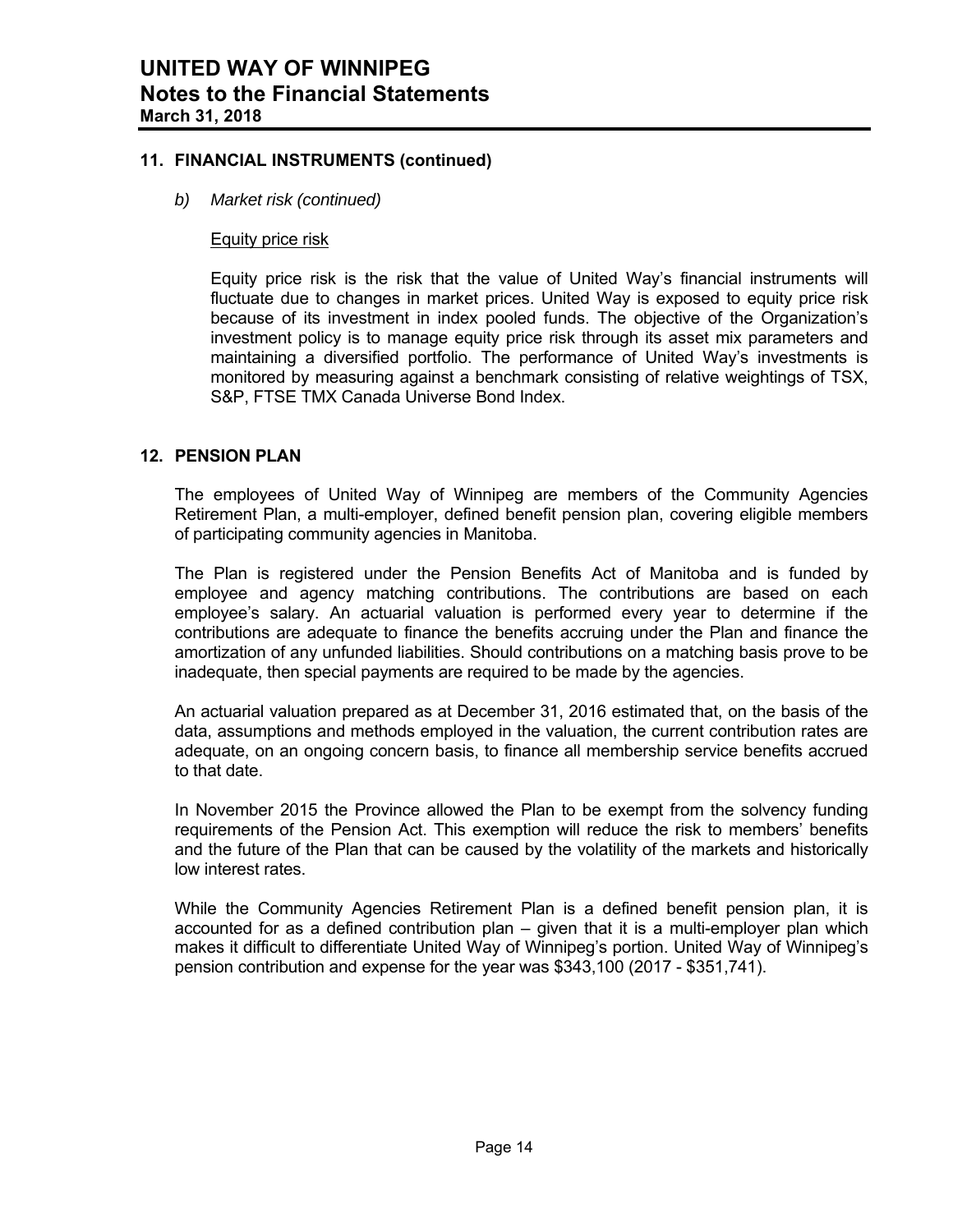# **13. THE WINNIPEG BOLDNESS PROJECT**

 The Winnipeg Boldness Project was established to support innovations in the design and delivery of breakthrough approaches to early childhood development in the Point Douglas Community area. A Stewardship Group was put into place to act as a guiding body for the project, which provides direction and accountability while encouraging collaboration and knowledge sharing from some of Winnipeg's most experienced members of the non-profit and business community.

 The Winnipeg Boldness Project falls under the umbrella of United Way of Winnipeg, which provides administrative, fundraising and financial organizational support for the project. Contributions received for The Winnipeg Boldness Project are deferred and recognized in revenue of the Community Fund in the period in which the related expenses are incurred.

# **14. FOR EVERY FAMILY INITIATIVE**

For Every Family (FEF) is a United Way Vision Philanthropy Initiative with the aim of strengthening families by enhancing the preventative family-centred approaches offered through 24 United Way funded Family Resource Centres (FRCs) located in neighbourhoods throughout Winnipeg. Three primary objectives were identified. Firstly, to have doors open longer by enhancing the hours of operation of FRCs so that families could have greater access to the supports provided; secondly, the opportunity to augment proven programs and services within FRCs and thirdly, the establishment of a formalized network among FRCs themselves in order to facilitate the sharing of effective practices, leverage resources, and develop shared services where possible. United Way's FEF Vision Philanthropy Committee has set a fundraising goal of \$7,500,000 over six years and includes partners such as The Winnipeg Foundation, Great West Life and other corporate and private donors. As well, the Province of Manitoba has committed to match the funds raised up to \$7,500,000 to flow over the six year period, for a total potential investment of \$15,000,000 towards the FEF Initiative. The development of a robust evaluation framework is underway in order to examine the collective value FRCs provide in their preventative work in supporting families and to support a case for longer term sustainability.

During the fiscal year, total revenues of \$3,317,500 (2017 - \$2,107,500) were raised for the FEF Initiative; consisting of \$1,817,500 (2017 - \$ 1,107,500) in donations and a \$1,500,000 (2017 - \$1,000,000) match from the Province of Manitoba. As at March 31, 2018 \$3,472,799 (2017 - \$2,043,906) was deferred, as revenue is only recognized equal to the current year expenses for FEF.